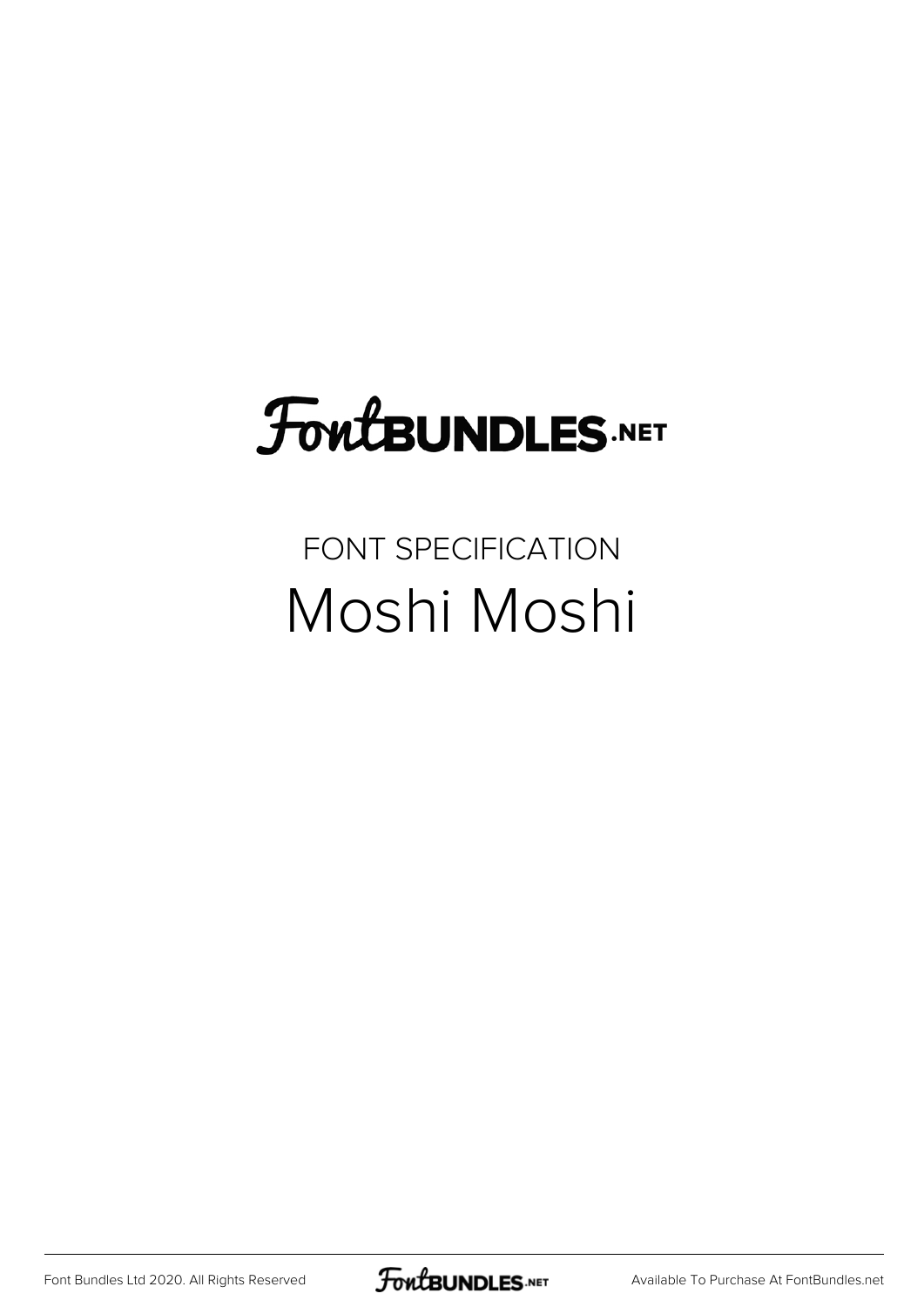#### Moshi Moshi - Regular

Uppercase Characters

### ABCDEFGHIJKLMNOPQRSTUVWXY Z

Lowercase Characters

## abcdefghijklmnopqrstuvwxy z

Numbers

#### 0123456789

Punctuation and Symbols

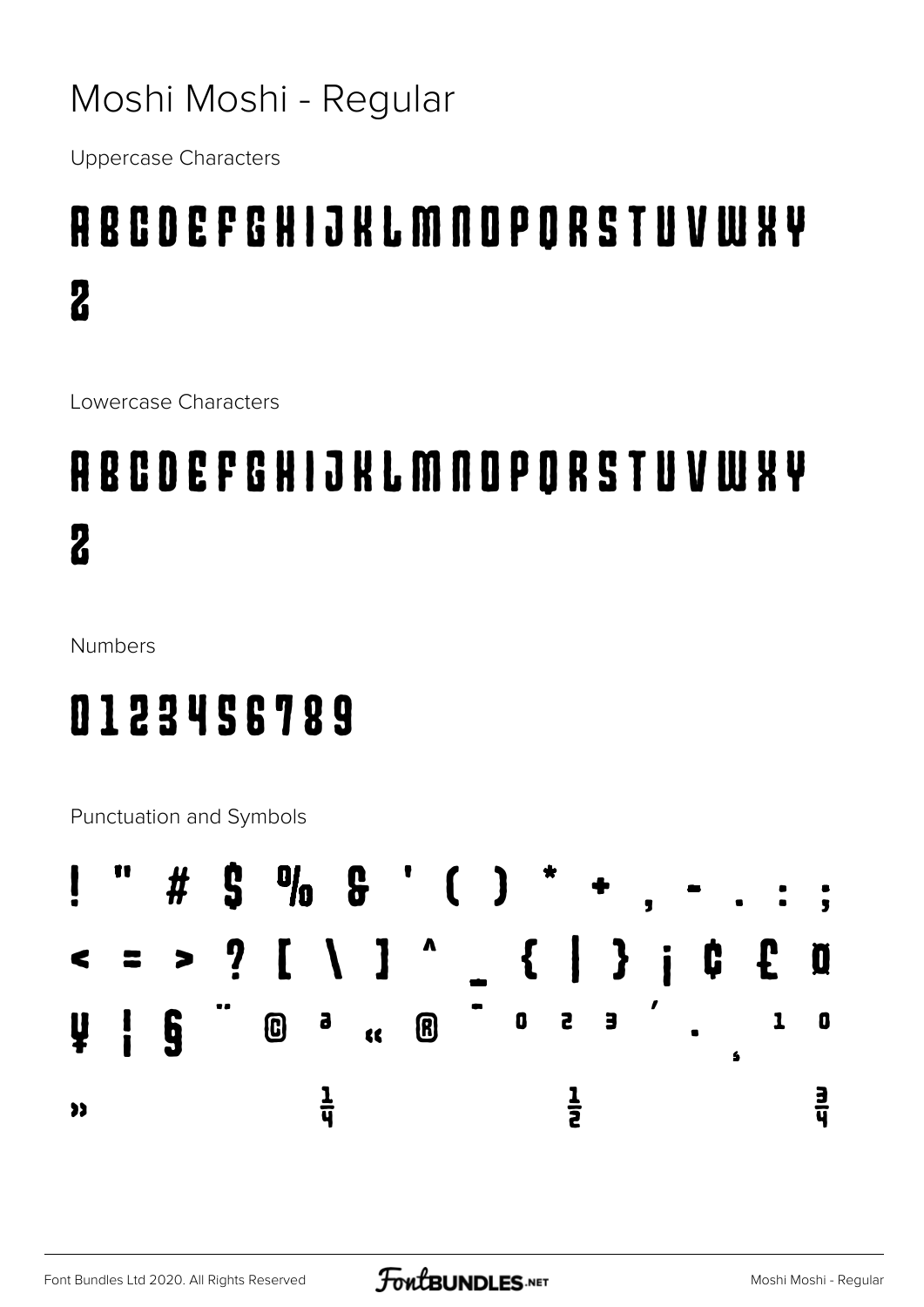All Other Glyphs

|  |  |  | À Á Â Ã Ä Ä Æ Ç È                                                                                                                                                                                                                                                                     |  |
|--|--|--|---------------------------------------------------------------------------------------------------------------------------------------------------------------------------------------------------------------------------------------------------------------------------------------|--|
|  |  |  | $\begin{array}{ccccccccccccccccc} \acute{E} & \hat{E} & \hat{E} & \dot{I} & \dot{I} & \dot{I} & \dot{I} & \dot{B} & \ddot{I} \end{array}$                                                                                                                                             |  |
|  |  |  |                                                                                                                                                                                                                                                                                       |  |
|  |  |  | $\begin{array}{ccccccccccccccccc} \hat{\mathbf{U}} & \hat{\mathbf{U}} & \hat{\mathbf{U}} & \hat{\mathbf{V}} & \mathbf{D} & \mathbf{D} & \mathbf{B} & \hat{\mathbf{H}} & \hat{\mathbf{H}} & \hat{\mathbf{H}} & \hat{\mathbf{H}} & \hat{\mathbf{H}} & \end{array}$                      |  |
|  |  |  | $\ddot{\mathbf{H}} \quad \mathring{\mathbf{H}} \quad \mathring{\mathbf{H}} \quad \mathbf{E} \quad \mathbf{E} \quad \mathring{\mathbf{E}} \quad \mathring{\mathbf{E}} \quad \mathring{\mathbf{E}} \quad \mathring{\mathbf{E}} \quad \mathring{\mathbf{E}} \quad \mathring{\mathbf{I}}$ |  |
|  |  |  |                                                                                                                                                                                                                                                                                       |  |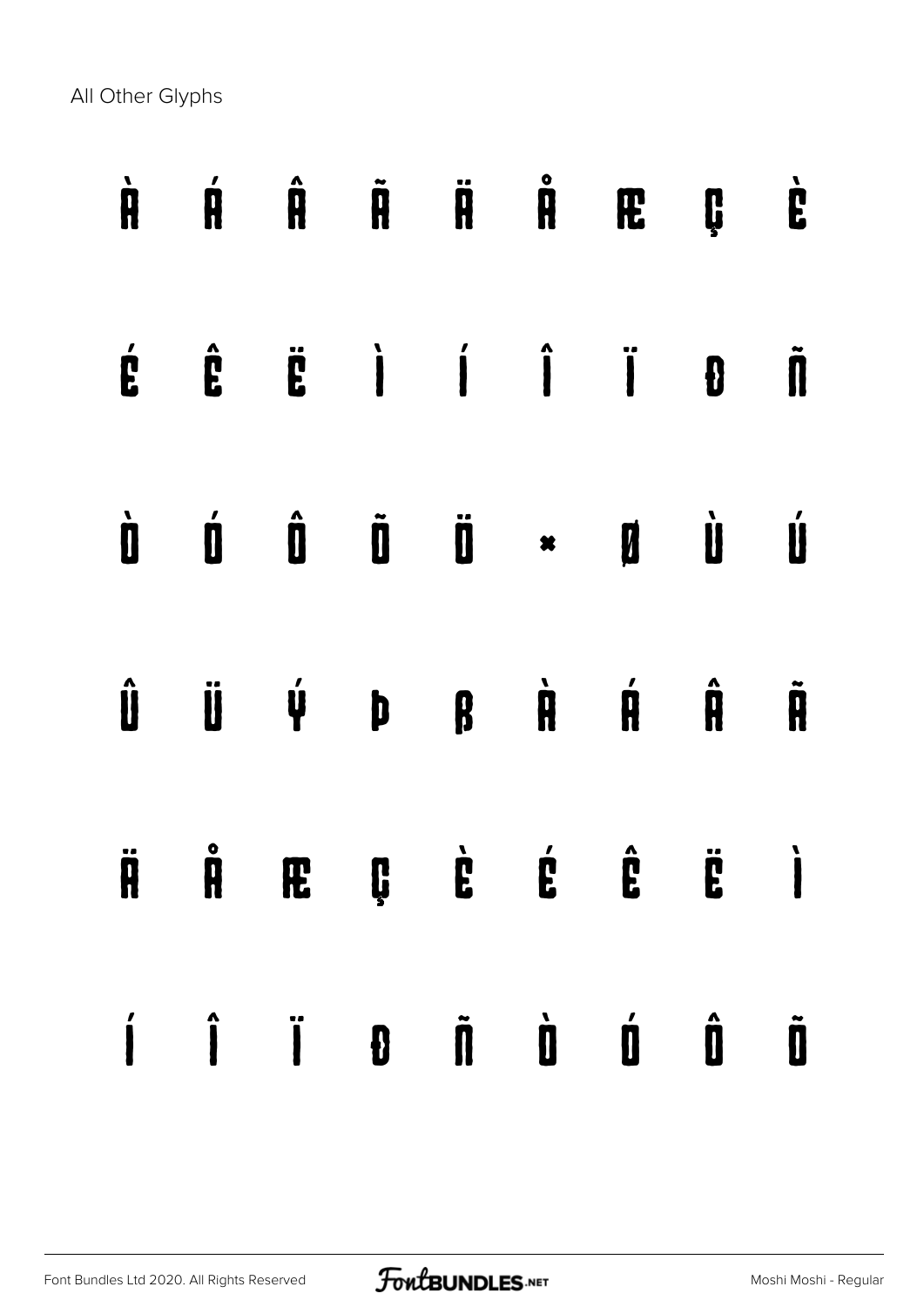|   | $\ddot{\mathbf{u}} \quad \ddot{\mathbf{u}} \quad \dot{\mathbf{u}} \quad \dot{\mathbf{u}} \quad \dot{\mathbf{u}} \quad \dot{\mathbf{u}} \quad \dot{\mathbf{u}} \quad \dot{\mathbf{u}} \quad \dot{\mathbf{v}}$                                                                                                                                                                                     |  |                                                                                                                                                                                                                                                                                                                                                                                                                                                                                          |  |                                                                     | þ                    |
|---|--------------------------------------------------------------------------------------------------------------------------------------------------------------------------------------------------------------------------------------------------------------------------------------------------------------------------------------------------------------------------------------------------|--|------------------------------------------------------------------------------------------------------------------------------------------------------------------------------------------------------------------------------------------------------------------------------------------------------------------------------------------------------------------------------------------------------------------------------------------------------------------------------------------|--|---------------------------------------------------------------------|----------------------|
| Ÿ | $\ddot{\mathbf{R}}$                                                                                                                                                                                                                                                                                                                                                                              |  | $\begin{array}{ccccccccccccccccc} \tilde{\mathbf{H}} & \tilde{\mathbf{H}} & \tilde{\mathbf{H}} & \tilde{\mathbf{H}} & \mathbf{H} & \tilde{\mathbf{H}} & \tilde{\mathbf{H}} & \tilde{\mathbf{H}} & \tilde{\mathbf{H}} & \tilde{\mathbf{H}} & \tilde{\mathbf{H}} & \tilde{\mathbf{H}} & \tilde{\mathbf{H}} & \tilde{\mathbf{H}} & \tilde{\mathbf{H}} & \tilde{\mathbf{H}} & \tilde{\mathbf{H}} & \tilde{\mathbf{H}} & \tilde{\mathbf{H}} & \tilde{\mathbf{H}} & \tilde{\mathbf{H}} & \til$ |  |                                                                     | Ć                    |
| Ċ | Ď Ď Ď                                                                                                                                                                                                                                                                                                                                                                                            |  |                                                                                                                                                                                                                                                                                                                                                                                                                                                                                          |  | $\check{\mathbf{D}}$ $\check{\mathbf{D}}$ $\mathbf{D}$ $\mathbf{D}$ | Ė                    |
|   |                                                                                                                                                                                                                                                                                                                                                                                                  |  |                                                                                                                                                                                                                                                                                                                                                                                                                                                                                          |  |                                                                     | $\check{\mathbf{g}}$ |
|   | <b>G G G H H I I I</b>                                                                                                                                                                                                                                                                                                                                                                           |  |                                                                                                                                                                                                                                                                                                                                                                                                                                                                                          |  |                                                                     |                      |
|   | $\begin{array}{ccccccccccccccccc} \bar{I} & I & I & I & \bar{I} & \bar{I} & \bar{I} & \bar{I} & \bar{I} & \bar{I} & \bar{I} & \bar{I} & \bar{I} & \bar{I} & \bar{I} & \bar{I} & \bar{I} & \bar{I} & \bar{I} & \bar{I} & \bar{I} & \bar{I} & \bar{I} & \bar{I} & \bar{I} & \bar{I} & \bar{I} & \bar{I} & \bar{I} & \bar{I} & \bar{I} & \bar{I} & \bar{I} & \bar{I} & \bar{I} & \bar{I} & \bar{I}$ |  |                                                                                                                                                                                                                                                                                                                                                                                                                                                                                          |  |                                                                     |                      |
|   | ĻĻ Ľ Ľ Ł Ł Ń Ń Ņ                                                                                                                                                                                                                                                                                                                                                                                 |  |                                                                                                                                                                                                                                                                                                                                                                                                                                                                                          |  |                                                                     |                      |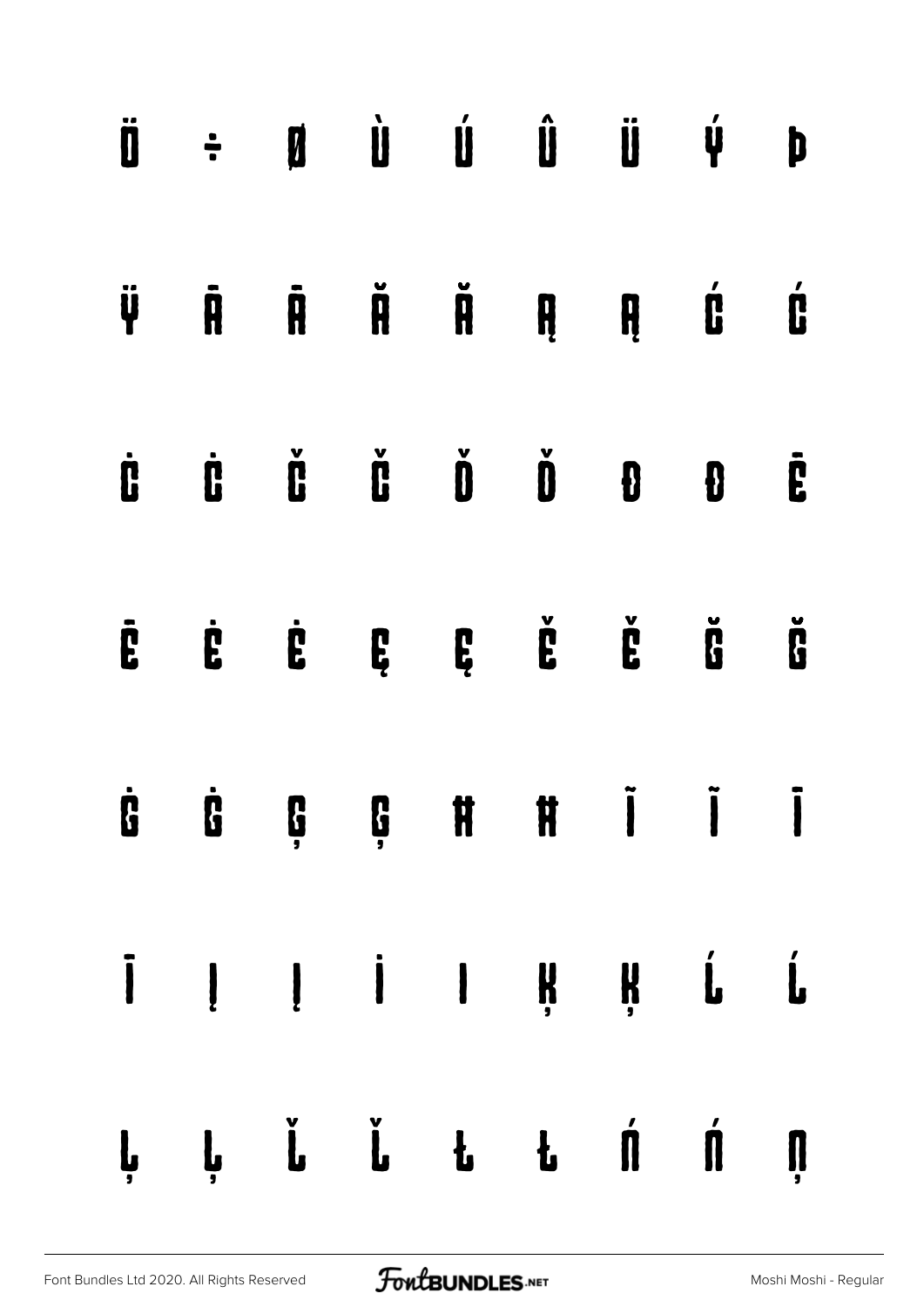|   | $\begin{array}{ccccccccccccccccc} \textbf{N} & \textbf{N} & \textbf{N} & \textbf{N} & \textbf{N} & \textbf{N} & \textbf{N} & \textbf{N} & \textbf{N} & \textbf{N} & \textbf{N} & \textbf{N} & \textbf{N} & \textbf{N} & \textbf{N} & \textbf{N} & \textbf{N} & \textbf{N} & \textbf{N} & \textbf{N} & \textbf{N} & \textbf{N} & \textbf{N} & \textbf{N} & \textbf{N} & \textbf{N} & \textbf{N} & \textbf{N} & \textbf{N} & \textbf{N}$ |  |  |   |
|---|----------------------------------------------------------------------------------------------------------------------------------------------------------------------------------------------------------------------------------------------------------------------------------------------------------------------------------------------------------------------------------------------------------------------------------------|--|--|---|
|   | $\begin{array}{ccccccccccccccccc} \mathring{R} & \mathring{R} & \mathring{R} & \mathring{R} & \mathring{R} & \mathring{R} & \mathring{S} & \mathring{S} & \mathring{S} & \end{array}$                                                                                                                                                                                                                                                  |  |  |   |
|   | $\begin{array}{ccccccccccccccccc}\n\mathbf{S} & \mathbf{S} & \mathbf{S} & \mathbf{I} & \mathbf{I} & \mathbf{I} & \mathbf{I} & \mathbf{I} & \mathbf{I} & \mathbf{I}\n\end{array}$                                                                                                                                                                                                                                                       |  |  |   |
|   |                                                                                                                                                                                                                                                                                                                                                                                                                                        |  |  |   |
|   | $\begin{array}{ccccccccccccccccc} \mathbf{U} & \mathbf{U} & \mathbf{U} & \mathbf{U} & \mathbf{V} & \mathbf{V} & \mathbf{V} & \mathbf{V} & \mathbf{V} & \mathbf{V} & \mathbf{V} & \mathbf{V} & \mathbf{V} & \mathbf{V} & \mathbf{V} & \mathbf{V} & \mathbf{V} & \mathbf{V} & \mathbf{V} & \mathbf{V} & \mathbf{V} & \mathbf{V} & \mathbf{V} & \mathbf{V} & \mathbf{V} & \mathbf{V} & \mathbf{V} & \mathbf{V} & \mathbf{V} & \mathbf{V}$ |  |  |   |
|   | $\dot{z}$ $\dot{z}$ $\dot{z}$ $\dot{\theta}$ $\dot{\theta}$ $\dot{\theta}$ $\dot{\theta}$ $\dot{\theta}$                                                                                                                                                                                                                                                                                                                               |  |  |   |
| Ŭ |                                                                                                                                                                                                                                                                                                                                                                                                                                        |  |  | Ç |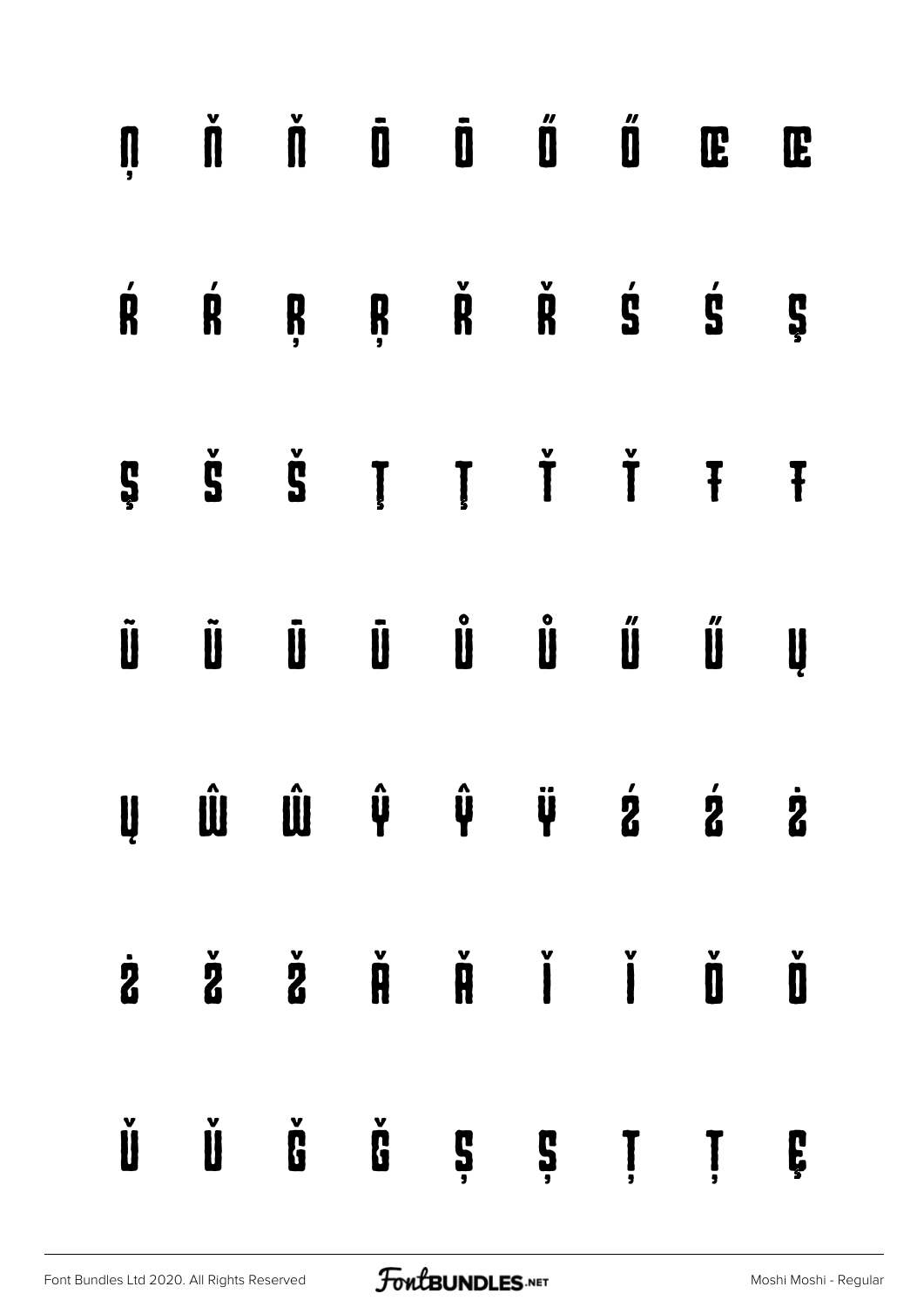|                             |                    |                                                                                                                                                                                                                                                                                                                                                                                      |    |                             |   |                                           | $\boldsymbol{H}$ |
|-----------------------------|--------------------|--------------------------------------------------------------------------------------------------------------------------------------------------------------------------------------------------------------------------------------------------------------------------------------------------------------------------------------------------------------------------------------|----|-----------------------------|---|-------------------------------------------|------------------|
|                             |                    |                                                                                                                                                                                                                                                                                                                                                                                      |    |                             |   |                                           |                  |
|                             |                    |                                                                                                                                                                                                                                                                                                                                                                                      |    |                             |   |                                           |                  |
|                             |                    |                                                                                                                                                                                                                                                                                                                                                                                      |    | Ù Ù Ú Ú Ű Ű Ű Ő F Ë         |   |                                           |                  |
| $\dot{\mathbf{\mathsf{Y}}}$ | $\dot{\mathbf{y}}$ | $\overline{a}$ $\overline{a}$ $\overline{a}$ $\overline{a}$ $\overline{a}$ $\overline{a}$ $\overline{a}$ $\overline{a}$ $\overline{a}$ $\overline{a}$ $\overline{a}$ $\overline{a}$ $\overline{a}$ $\overline{a}$ $\overline{a}$ $\overline{a}$ $\overline{a}$ $\overline{a}$ $\overline{a}$ $\overline{a}$ $\overline{a}$ $\overline{a}$ $\overline{a}$ $\overline{a}$ $\overline{$ |    |                             | , |                                           | 33               |
| $\overline{\mathbf{52}}$    |                    |                                                                                                                                                                                                                                                                                                                                                                                      |    |                             |   | $\frac{1}{2}$ $\frac{1}{2}$ $\frac{1}{2}$ |                  |
|                             |                    |                                                                                                                                                                                                                                                                                                                                                                                      | TM | $\frac{1}{3}$ $\frac{2}{3}$ |   |                                           |                  |